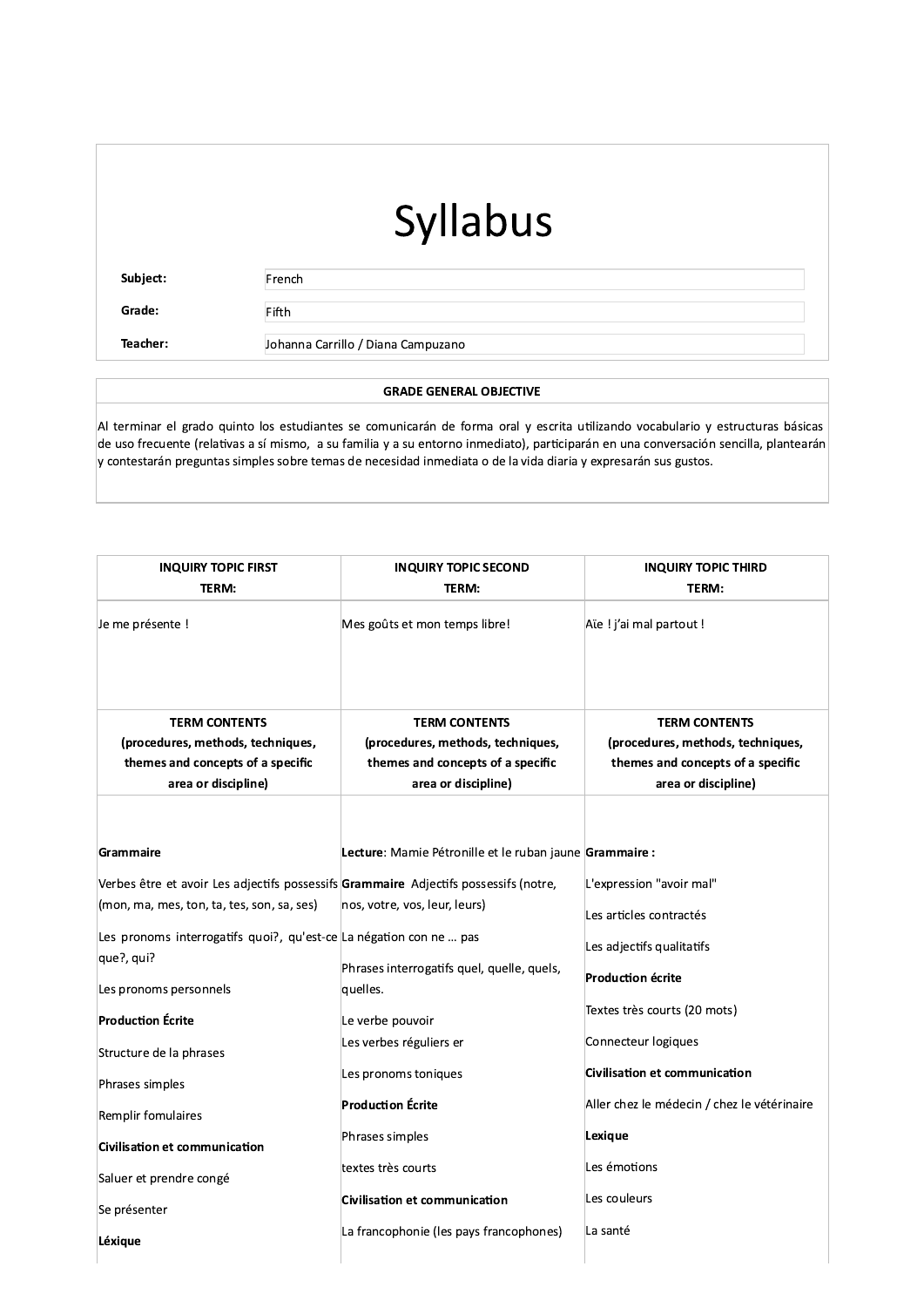| L'école et matières                                                                           | Lexique                                                                                                         | Les parties du corps                        |
|-----------------------------------------------------------------------------------------------|-----------------------------------------------------------------------------------------------------------------|---------------------------------------------|
| Les jours de la semaine                                                                       | Les chiffres                                                                                                    | Les animaux                                 |
| Les articles définis et indéfinis                                                             | L'heure                                                                                                         | Phonétique:                                 |
| Le matériel scolaire                                                                          | Les mois de l'année.                                                                                            | Phonétique: L'opposition entre sons bémolis |
| La famille                                                                                    | Les goûts et loisirs                                                                                            | ], [ œ ] et sons [e], [i]                   |
| L'état civil                                                                                  | Phonétique                                                                                                      |                                             |
| Les nationalités                                                                              | Phonétique: L'opposition entre                                                                                  |                                             |
| Phonétique                                                                                    | son bémolisés $\lceil \varphi \rceil$ , $\lceil \varphi \rceil$ et sons graves $\lceil \varphi \rceil$ ,<br>[c] |                                             |
| Phonétique:<br>Le<br>son                                                                      |                                                                                                                 |                                             |
| du français (ALPHABET)<br>L'opposition entre sons clairs [e] $\lbrack \mathcal{E} \rbrack$ et |                                                                                                                 |                                             |
| son bémolisés $\lceil \varphi \rceil$ , $\lceil \varphi \rceil$<br>Les nombres.               |                                                                                                                 |                                             |
|                                                                                               |                                                                                                                 |                                             |

Fifth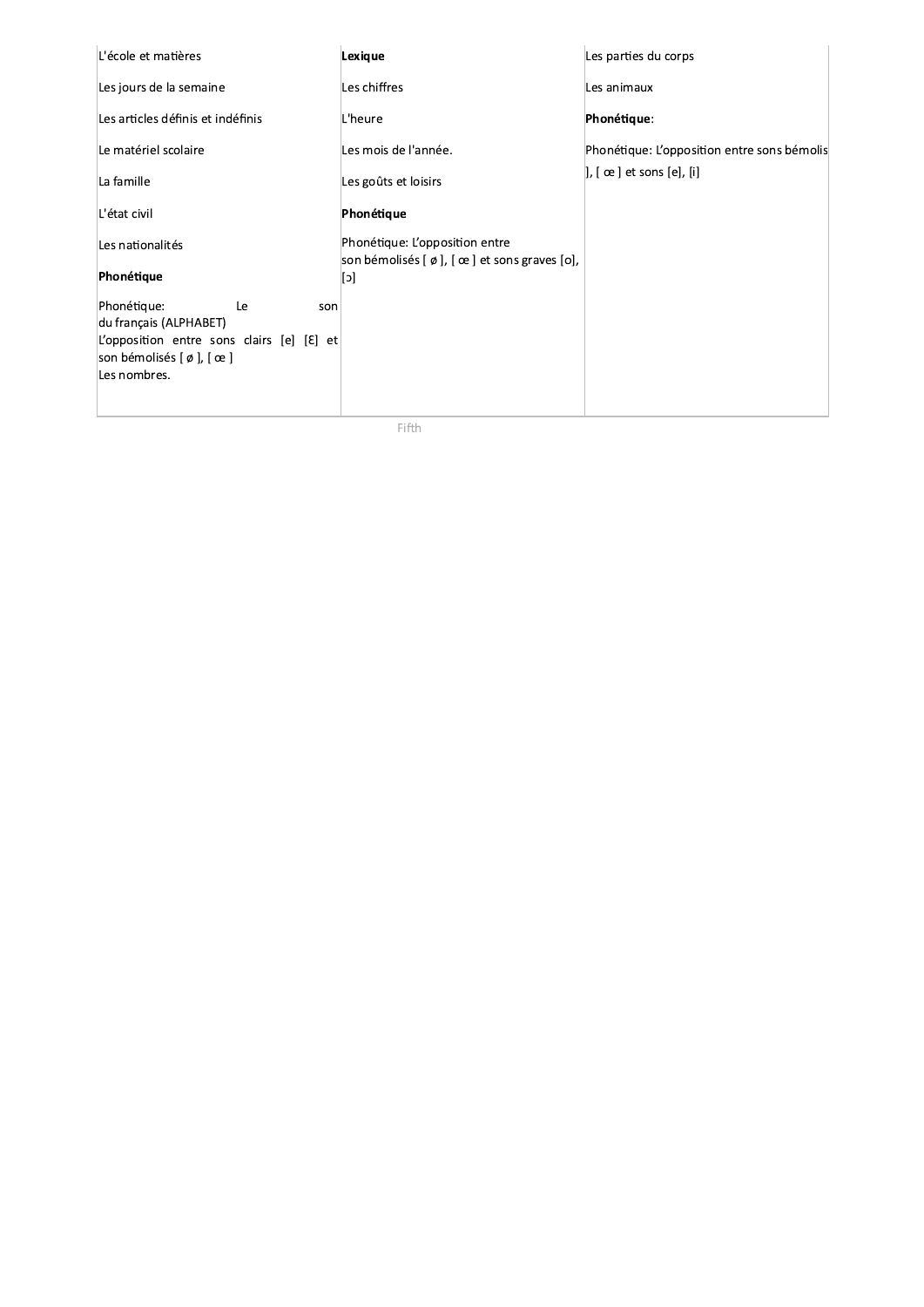Subject:

French

Sixth

Grade:

Teacher:

Diana Campuzano / Johanna Carrillo

#### **GRADE GENERAL OBJECTIVE**

Al final del sexto grado los estudiantes utilizarán expresiones y frases sencillas de forma oral y escrita para describir rutinas, lugares y actividades, darán y comprenderán indicaciones y direcciones para ubicarse en la ciudad, así como planes, menús e itinerarios para las vacaciones.

| <b>INQUIRY TOPIC FIRST</b><br>TERM:                                                                                   | <b>INQUIRY TOPIC SECOND</b><br>TERM:                                                                                  | <b>INQUIRY TOPIC THIRD</b><br>TERM:                                                                                   |
|-----------------------------------------------------------------------------------------------------------------------|-----------------------------------------------------------------------------------------------------------------------|-----------------------------------------------------------------------------------------------------------------------|
| La quotidienneté vs les vacances !                                                                                    | La nourriture à travers le monde                                                                                      | À la découverte de la ville!                                                                                          |
| <b>TERM CONTENTS</b><br>(procedures, methods, techniques,<br>themes and concepts of a specific<br>area or discipline) | <b>TERM CONTENTS</b><br>(procedures, methods, techniques,<br>themes and concepts of a specific<br>area or discipline) | <b>TERM CONTENTS</b><br>(procedures, methods, techniques,<br>themes and concepts of a specific<br>area or discipline) |
| Grammaire                                                                                                             | <b>Grammaire</b>                                                                                                      | Grammaire                                                                                                             |
| -Présent verbes réguliers/irreguliers.                                                                                | -Les articles partitifs                                                                                               | -Comparaison                                                                                                          |
| -Verbes pronominaux                                                                                                   | -Adverbes de quantité Questions simples <sup>1</sup> -Prepositions de lieu                                            |                                                                                                                       |
| -Verbe aller                                                                                                          | pourquoi?                                                                                                             | -Les articles contractés Révision                                                                                     |
| -Le futur proche                                                                                                      |                                                                                                                       | -Questions simples où?, comment?                                                                                      |
| -Le présent progressif (en train de)                                                                                  | <b>Production écrite</b>                                                                                              | -L'impératif                                                                                                          |
| -COD                                                                                                                  | - Annonces publicitaires.                                                                                             |                                                                                                                       |
| Production écrite                                                                                                     |                                                                                                                       | <b>Production écrite</b>                                                                                              |
| Cartes postales pour parler des vacances                                                                              | Civilisation et communication                                                                                         | -Textes courts                                                                                                        |
| donner des impressions.                                                                                               | Faire les courses                                                                                                     |                                                                                                                       |
| Civilisation et communication<br>Le tourisme                                                                          | Francophonie: la gastronomie.                                                                                         | <b>Civilisation et communication</b><br>Se repérer en ville                                                           |
|                                                                                                                       | Léxique<br>-Les magasins                                                                                              |                                                                                                                       |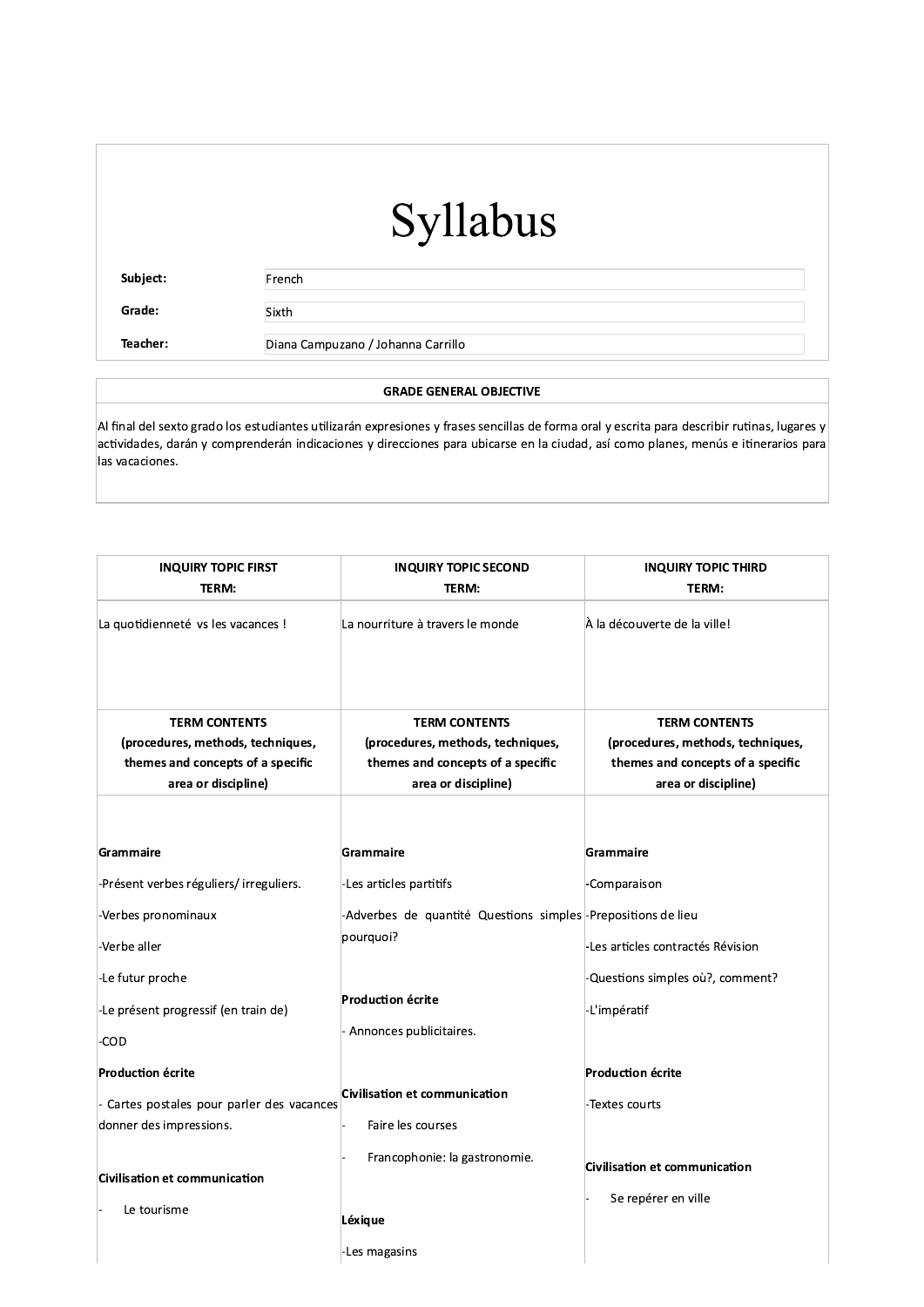| Léxique                                              | -Les aliments                                  | Léxique                                    |
|------------------------------------------------------|------------------------------------------------|--------------------------------------------|
| -La routine                                          | -Les métiers                                   | -La ville                                  |
| -Les vacances (plage, montagne, campagne, Phonétique |                                                | -Le climat                                 |
| ville),                                              | Les sons $[[], [3], [s], [z]$                  | -Les moyens de transport                   |
| -La maison                                           |                                                | -Les vêtements                             |
| -Les sports                                          | Lecture: le rat de ville et le rat des champs. |                                            |
|                                                      |                                                | Phonétique                                 |
| Phonétique                                           |                                                | L'opposition<br>voyelle<br>orales<br>entre |
| L'opposition entre sons bémolisés [y], [y]           |                                                | et voyelles nasales                        |
| $[et$ sons $[u]$ , $[w]$                             |                                                |                                            |
|                                                      |                                                |                                            |
|                                                      |                                                |                                            |
|                                                      |                                                |                                            |

Sixth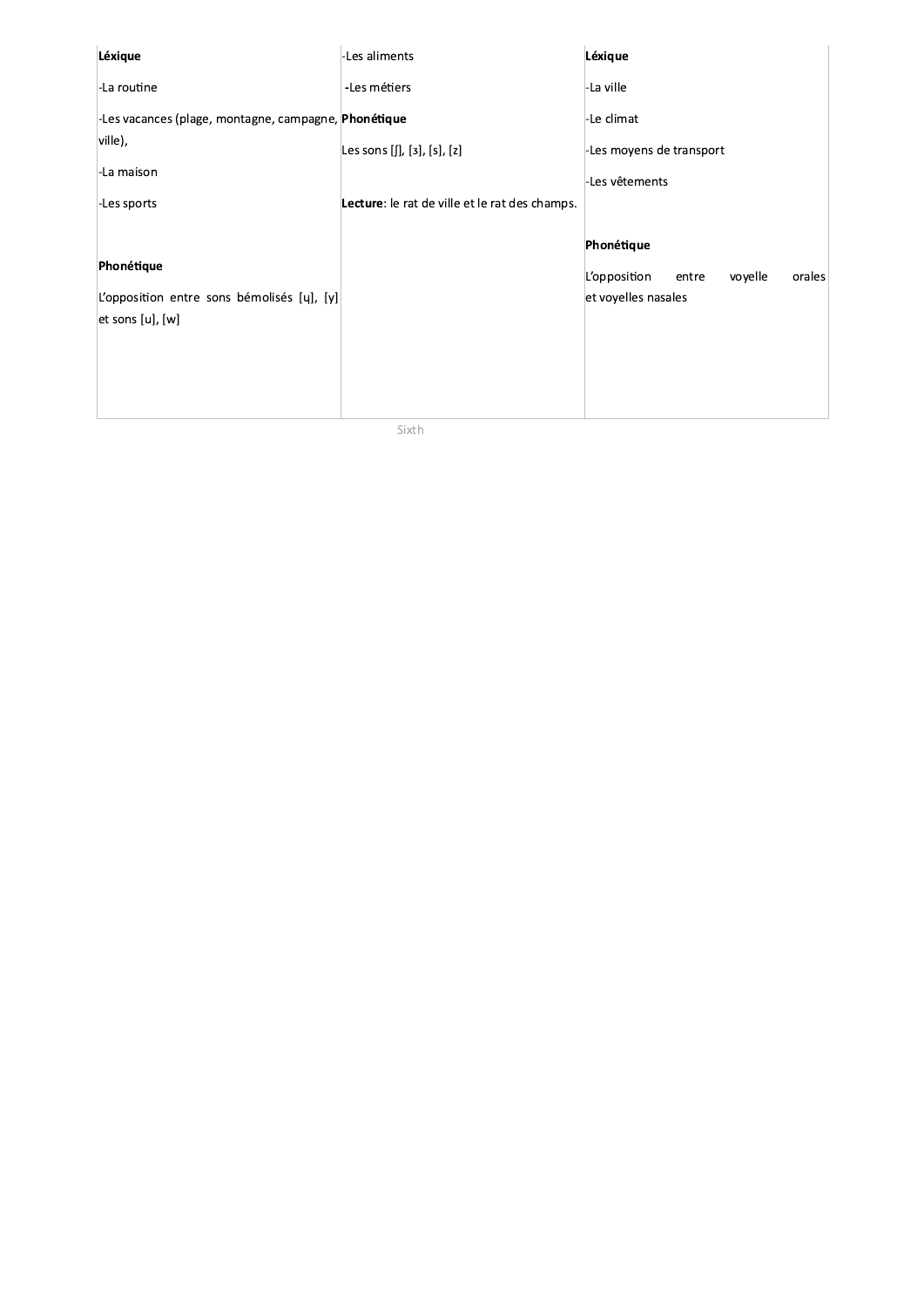Subject:

Teacher:

French

Grade:

Seventh

Diana Campuzano/Johanna Carrillo

#### **GRADE GENERAL OBJECTIVE**

Al concluir el grado, los estudiantes conversarán sobre temas cotidianos, intercambiando información simple, directa y breve, contarán de forma oral y escrita experiencias propias y ajenas, así como eventos pasados, comprenderán textos sencillos, aceptarán o rechazarán una invitación y redactarán textos cortos como cartas y correos electrónicos para informar, agradecer, excusarse y preguntar.

| <b>INQUIRY TOPIC FIRST</b><br>TERM:                                                                                                                                                                       | <b>INQUIRY TOPIC SECOND</b><br>TERM:                                                                         | <b>INQUIRY TOPIC THIRD</b><br>TERM:                                                                                                                      |
|-----------------------------------------------------------------------------------------------------------------------------------------------------------------------------------------------------------|--------------------------------------------------------------------------------------------------------------|----------------------------------------------------------------------------------------------------------------------------------------------------------|
| Mon enfance                                                                                                                                                                                               | Personnages célèbres                                                                                         | Autres manières de raconter une histoire:<br>Le cinéma                                                                                                   |
| <b>TERM CONTENTS</b>                                                                                                                                                                                      | <b>TERM CONTENTS</b>                                                                                         | <b>TERM CONTENTS</b>                                                                                                                                     |
| (procedures, methods, techniques,<br>themes and concepts of a specific                                                                                                                                    | (procedures, methods, techniques,<br>themes and concepts of a specific                                       | (procedures, methods, techniques,<br>themes and concepts of a specific                                                                                   |
| area or discipline)                                                                                                                                                                                       | area or discipline)                                                                                          | area or discipline)                                                                                                                                      |
| Grammaire<br>Le passé composé avec avoir<br>Le passé composé avec être<br>Le participe passé des verbes réguliers<br>Le participe passé des verbes irréguliers<br>La négation neplus, nejamais, personne, | Arsène<br>Lupin.<br>Lecture:<br>cambrioleur.<br>Grammaire<br>Le passé composé révision<br>L'imparfait<br>COI | Gentleman Grammaire<br>Révision Imparfait/Passé composé<br>Complément y / en<br><b>Production écrite</b><br>Texte courts (60 mots)<br>Critique de filmes |
| ne  rien.                                                                                                                                                                                                 | <b>Production écrite</b>                                                                                     |                                                                                                                                                          |
| COD<br>passé récent (venir de)                                                                                                                                                                            | Courriers<br>électroniques<br>avec<br>un<br>personnage francophone                                           | Civilisation et communication<br>La francophonie. Le cinéma                                                                                              |
| <b>Production écrite</b>                                                                                                                                                                                  | Civilisation et communication                                                                                | Histoire du premier filme de science fiction                                                                                                             |
| Textes courts à propos des évènements et La francophonie. personnages célèbres.<br>expériencies passées. (60 mots)                                                                                        |                                                                                                              | Lexique<br>Langage du cinéma                                                                                                                             |
| <b>Civilisation et communication</b>                                                                                                                                                                      | La biographie<br>Lexique                                                                                     | Phonétique                                                                                                                                               |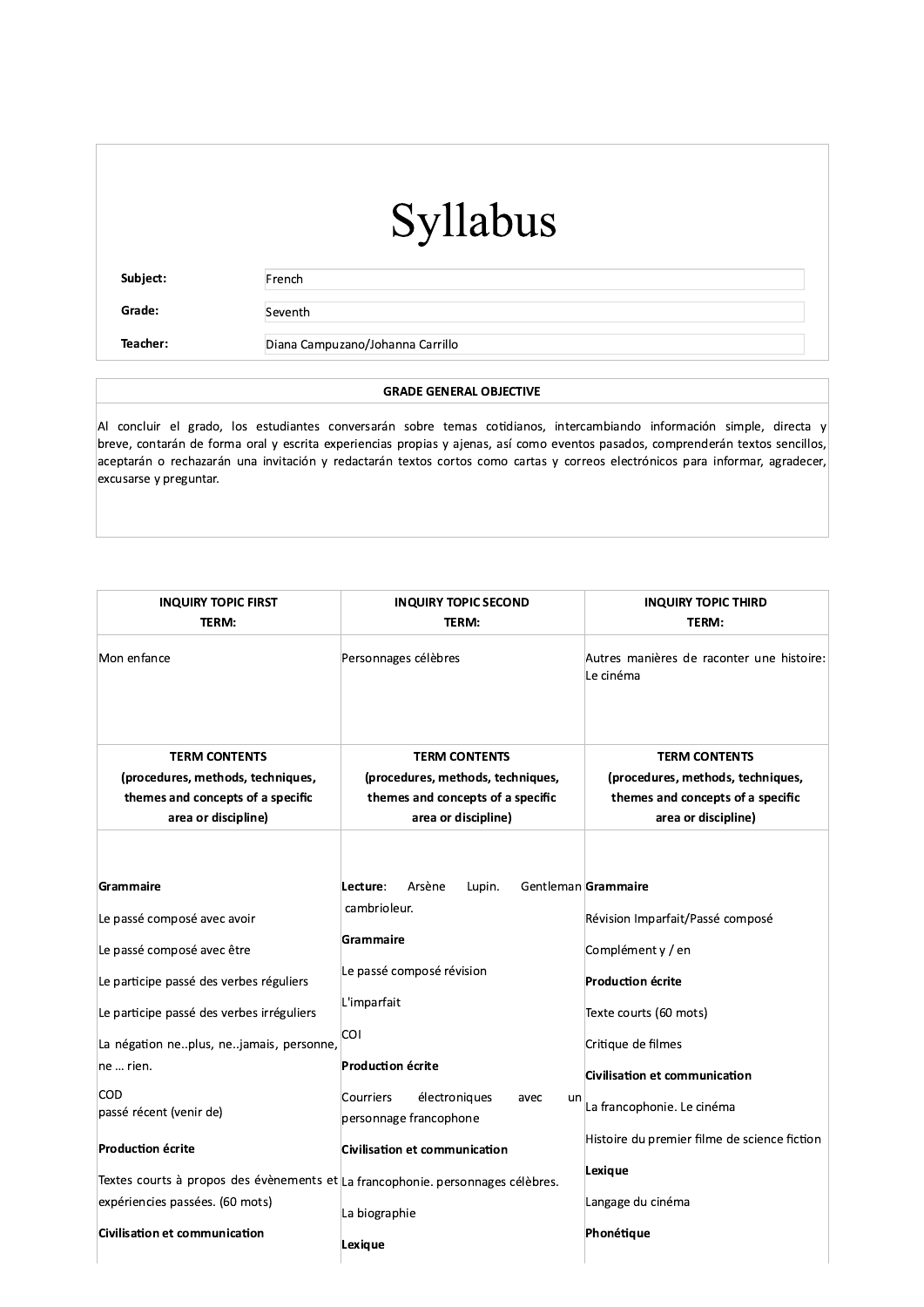| Autobiographie                                | Actes de paroles (accepter ou refuser une La Liaison et l'élision |  |
|-----------------------------------------------|-------------------------------------------------------------------|--|
| Lexique                                       | invitation)                                                       |  |
| avis,<br>donner<br>expressions<br>pour<br>son | Expressions pour décrire des expériences                          |  |
| remercier, demander ou refuser                | une Phonétique                                                    |  |
| invitation                                    | La phrase segmentée                                               |  |
| marqueurs du temps                            |                                                                   |  |
| mots de liaison (mais, et, alors, donc,       |                                                                   |  |
| pourquoi)                                     |                                                                   |  |
| Phonetique                                    |                                                                   |  |
| Les oppositions des sons                      |                                                                   |  |
| Les sons [z], [v], [ɜ], [R]                   |                                                                   |  |
|                                               |                                                                   |  |
|                                               |                                                                   |  |
|                                               |                                                                   |  |

Seventh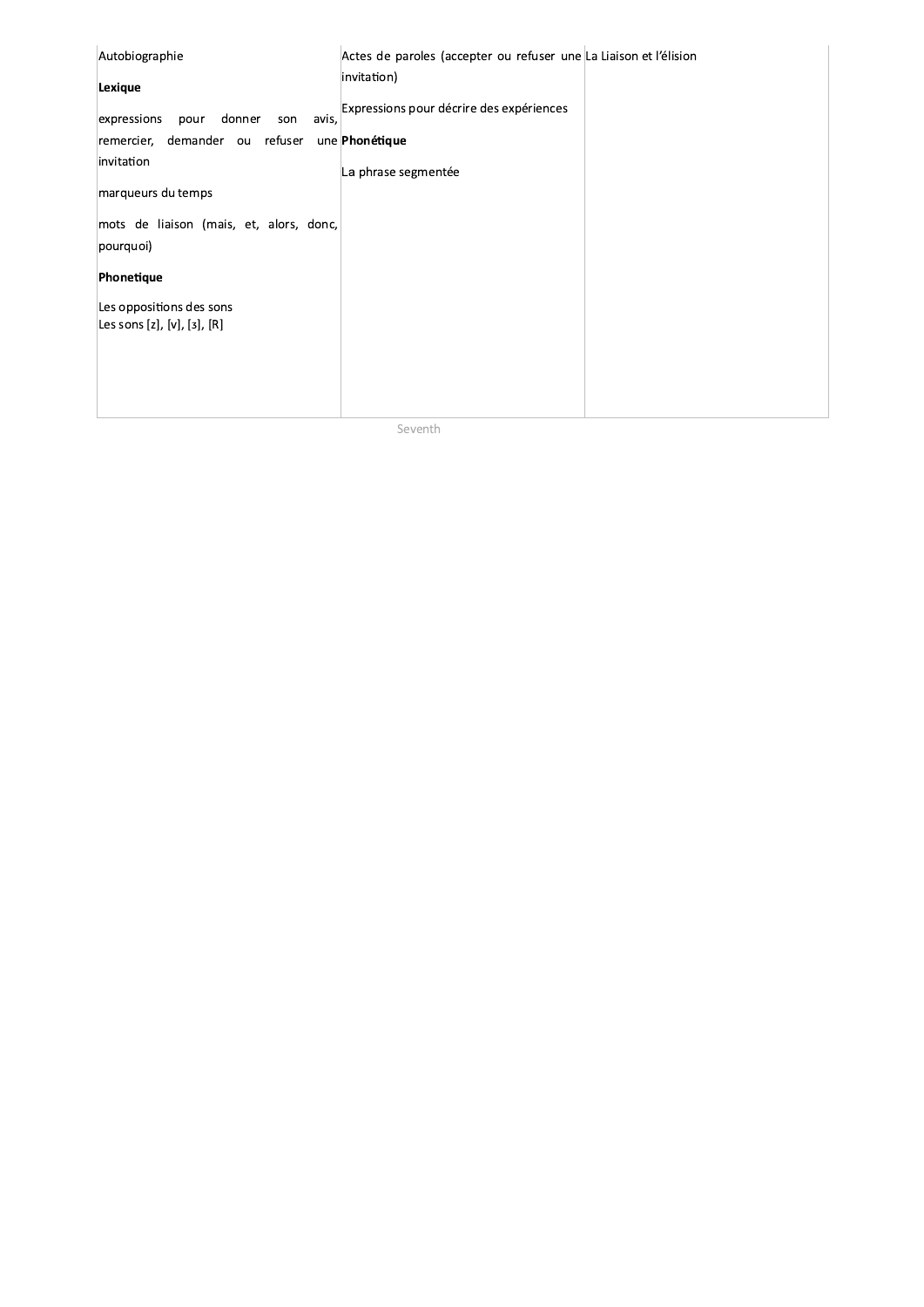Subject:

French

Grade:

Teacher:

Eighth

Johana Carrillo, Gladys Leal

#### **GRADE GENERAL OBJECTIVE**

Los estudiantes serán capaces de producir un discurso simple y coherente sobre temas familiares o dominios de interés y expondrán brevemente razones o explicaciones de un proyecto o idea. Comprenderán los puntos esenciales de programas de radio y televisión sobre temas actuales.

| <b>INQUIRY TOPIC FIRST</b><br>TERM:                                               | <b>INQUIRY TOPIC SECOND</b><br>TERM:                                              | <b>INQUIRY TOPIC THIRD</b><br>TERM:                                                                                                                           |
|-----------------------------------------------------------------------------------|-----------------------------------------------------------------------------------|---------------------------------------------------------------------------------------------------------------------------------------------------------------|
| II était une fois                                                                 | Les aventures et l'amitié                                                         | Imaginer le futur                                                                                                                                             |
| <b>TERM CONTENTS</b>                                                              | <b>TERM CONTENTS</b>                                                              | <b>TERM CONTENTS</b>                                                                                                                                          |
| (procedures, methods, techniques,                                                 | (procedures, methods, techniques,                                                 | (procedures, methods, techniques,                                                                                                                             |
| themes and concepts of a specific                                                 | themes and concepts of a specific                                                 | themes and concepts of a specific                                                                                                                             |
| area or discipline)                                                               | area or discipline)                                                               | area or discipline)                                                                                                                                           |
|                                                                                   |                                                                                   |                                                                                                                                                               |
| Grammaire:                                                                        | Grammaire:                                                                        | Grammaire:                                                                                                                                                    |
| - Les catégories grammaticales.<br>- Le passé composé et verbes pronominaux.      | -Révision présent simple,                                                         | -Le futur simple verbes réguliers                                                                                                                             |
| - Le passé composé et la négation.<br>- Alternance l'imparfait/ le passé composé. | Gérondif                                                                          | -Le futur simple verbes irréguliers                                                                                                                           |
| Adverbes de temps et lieu<br>-Les mots de liaison.                                | Adjectifs qualificatifs.                                                          | -Le futur proche.<br>-La<br>négation<br>ne<br>jamais,<br>ne                                                                                                   |
|                                                                                   | Les pronoms interrogatifs                                                         | plus, nerien, nepersonne -nini/ne que                                                                                                                         |
| Production écrite:                                                                | Les adjectifs possessifs                                                          | -Adverbes modaux                                                                                                                                              |
| - Le résumé                                                                       | <b>Expressions idiomatique</b>                                                    |                                                                                                                                                               |
| Civilisation et communication:                                                    | -Les expressions du temps                                                         | production écrite:<br>-Écrire une lettre personnelle                                                                                                          |
| - Le conte et la poésie.                                                          | Production écrite:                                                                | civilisation et communication:                                                                                                                                |
| Lexique:                                                                          |                                                                                   |                                                                                                                                                               |
| - La narration                                                                    | Écrire une lettre de recommandation.                                              | Créer une invention                                                                                                                                           |
| Personnages d'une histoire                                                        | <b>Civilisation et communication:</b><br>La francophonie: la chanson francophone. | Lexique                                                                                                                                                       |
| Phonétique:                                                                       | famille, couleurs, lieux, pays, voyages, Les                                      | - Le médias, la technologie et les inventions.<br>Léxique:Révision vocabulaire: membres de la Décrire un objet (les formes, matière, taille,<br>couleur, etc) |
|                                                                                   | instruments de musique                                                            | Phonétique:                                                                                                                                                   |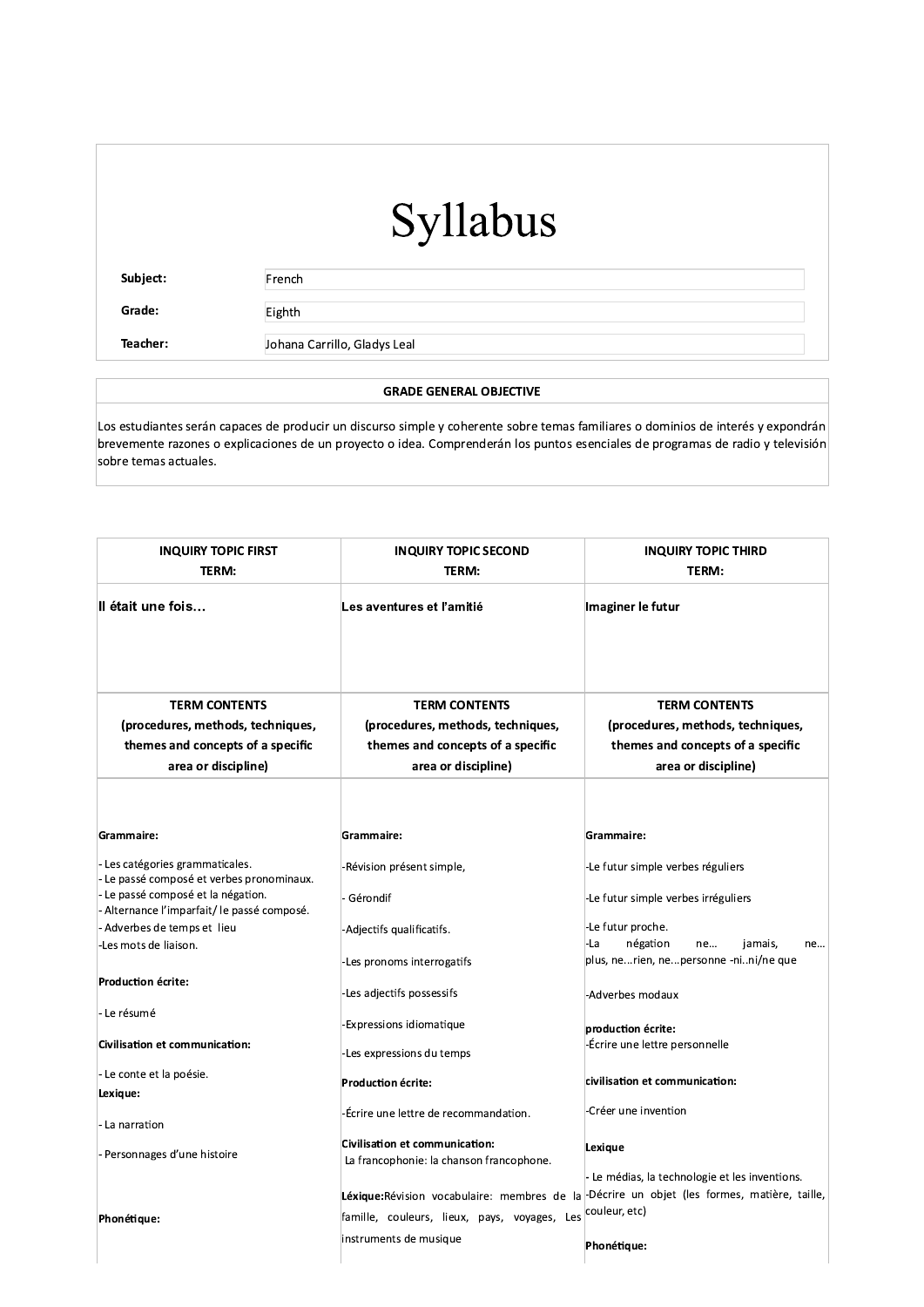| Lecture à haute voix. L'intonation et le rythme phonétique: La liaison et les enchaînements, les<br>de situation de communication. | semi voyelles /j/et /w/. (chansons). | le son /R/ |
|------------------------------------------------------------------------------------------------------------------------------------|--------------------------------------|------------|
|                                                                                                                                    |                                      |            |
|                                                                                                                                    |                                      |            |
|                                                                                                                                    |                                      |            |

Eighth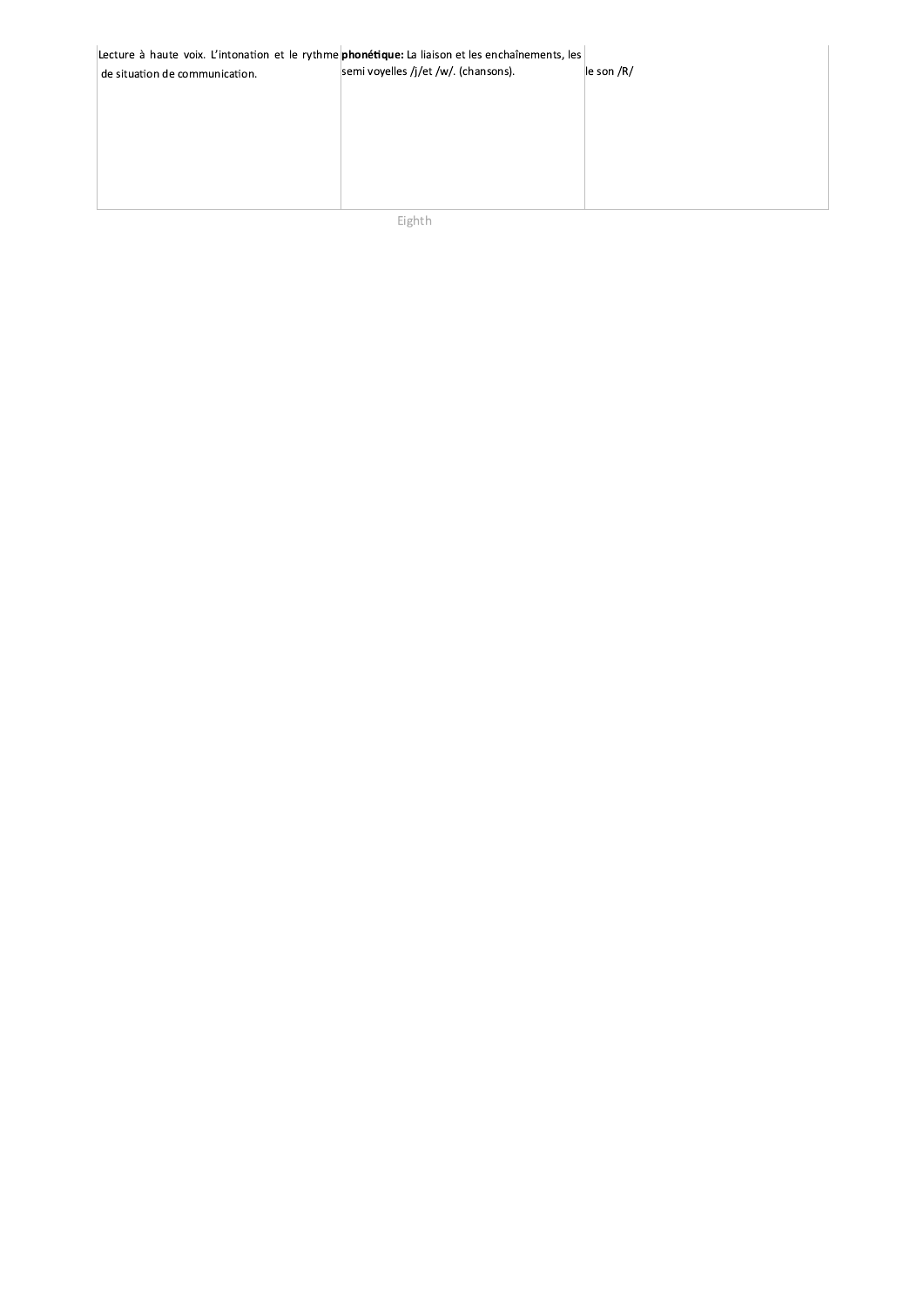Subject:

French

Ninth

Grade:

Teacher:

Diana Campuzano - Xajamaïa Domínguez

#### **GRADE GENERAL OBJECTIVE**

Los estudiantes entenderán las ideas esenciales de un discurso oral (lenguaje estándar), comprenderán escritos relativos a su entorno cercano y escribirán textos simples formales con fines académicos. Expresarán de manera clara experiencias, objetivos y emociones, y de manera espontánea podrán hacer parte de una conversación sobre temas cotidianos, de actualidad y académicos.

| <b>INQUIRY TOPIC FIRST</b>                                                                                                                                                                                                                                                                                                                                                                                     | <b>INQUIRY TOPIC SECOND</b>                                                                                                                                                                                                                                                                                                                                                                                          | <b>INQUIRY TOPIC THIRD</b>                                                                                                                                                                                                                                                                                                                                             |
|----------------------------------------------------------------------------------------------------------------------------------------------------------------------------------------------------------------------------------------------------------------------------------------------------------------------------------------------------------------------------------------------------------------|----------------------------------------------------------------------------------------------------------------------------------------------------------------------------------------------------------------------------------------------------------------------------------------------------------------------------------------------------------------------------------------------------------------------|------------------------------------------------------------------------------------------------------------------------------------------------------------------------------------------------------------------------------------------------------------------------------------------------------------------------------------------------------------------------|
| TERM:<br>mundo - Apports de la culture française et différences culturelles<br>dans le monde                                                                                                                                                                                                                                                                                                                   | TERM:<br>Aportes de la cultura francesa en el Viajes y diferencias culturales - Voyages Feria de estudios en el extranjero - Foire                                                                                                                                                                                                                                                                                   | TERM:<br>d'études à l'étranger                                                                                                                                                                                                                                                                                                                                         |
| <b>TERM CONTENTS</b><br>(procedures, methods, techniques,<br>themes and concepts of a specific<br>area or discipline)                                                                                                                                                                                                                                                                                          | <b>TERM CONTENTS</b><br>(procedures, methods, techniques,<br>themes and concepts of a specific<br>area or discipline)                                                                                                                                                                                                                                                                                                | <b>TERM CONTENTS</b><br>(procedures, methods, techniques,<br>themes and concepts of a specific<br>area or discipline)                                                                                                                                                                                                                                                  |
| <b>GRAMÁTICA</b>                                                                                                                                                                                                                                                                                                                                                                                               | <b>GRAMÁTICA</b>                                                                                                                                                                                                                                                                                                                                                                                                     | <b>GRAMÁTICA</b>                                                                                                                                                                                                                                                                                                                                                       |
| Repaso del presente, del imperfecto y de las<br>estructuras verbales en general (radical y<br>terminaciones) - Explicación de la diferencia<br>entre tiempos simples y tiempos<br>compuestos<br>Condicional presente<br>Construcción de hipótesis (I)<br>Recomendaciones y consejos - "hay que /<br>no hay que"<br>Complementos de objeto directos e<br>indirectos (reconocer estructuras e<br>identificarlos) | Repaso del pasado compuesto (uso de los<br>participios pasados)<br>Condicional presente<br>Construcción de hipótesis (II)<br>Repaso pronombres de lugar ("y" - "en")<br>Complementos de objeto directos e<br>indirectos (uso) y pronombres complemento<br>(ej. "le/l', la, les lui, leur, etc.")<br>Pronombres demostrativos (celui-ci, celui-là,<br>ceux-ci, ceux-là)<br>Repaso negaciones<br>Conectores lógicos II | Pluscuamperfecto, introducción al<br>condicional pasado y al subjuntivo.<br>Pronombres relativos, introducción a los<br>dobles pronombres<br><b>LÉXICO</b><br>Actividades e intereses personales, ocio, la<br>escuela, los sistemas educativos, el mundo<br>profesional y universitario. Les sentimientos,<br>las emociones, los deseos, los sueños, los<br>proyectos. |
| Repaso sobre caracterización de personajes<br>y descripciones físicas, localización espacio                                                                                                                                                                                                                                                                                                                    | <b>LÉXICO</b>                                                                                                                                                                                                                                                                                                                                                                                                        | <b>PRODUCCIÓN ESCRITA</b>                                                                                                                                                                                                                                                                                                                                              |
| temporal y elementos de la narración<br>Repaso pronombres definidos e indefinidos<br>Conectores lógicos I                                                                                                                                                                                                                                                                                                      | Les sentimientos, las emociones, los deseos,<br>los sueños, los proyectos, viajes y<br>vacaciones, francofonía, el extranjero, la<br>geografía urbana, las diferencias culturales,<br>la identidad, los medios de comunicación                                                                                                                                                                                       | Carta de motivación y carta personal -<br>puede exponer brevemente las razones y<br>explicaciones de sus proyectos<br><b>PRODUCCIÓN ORAL</b>                                                                                                                                                                                                                           |